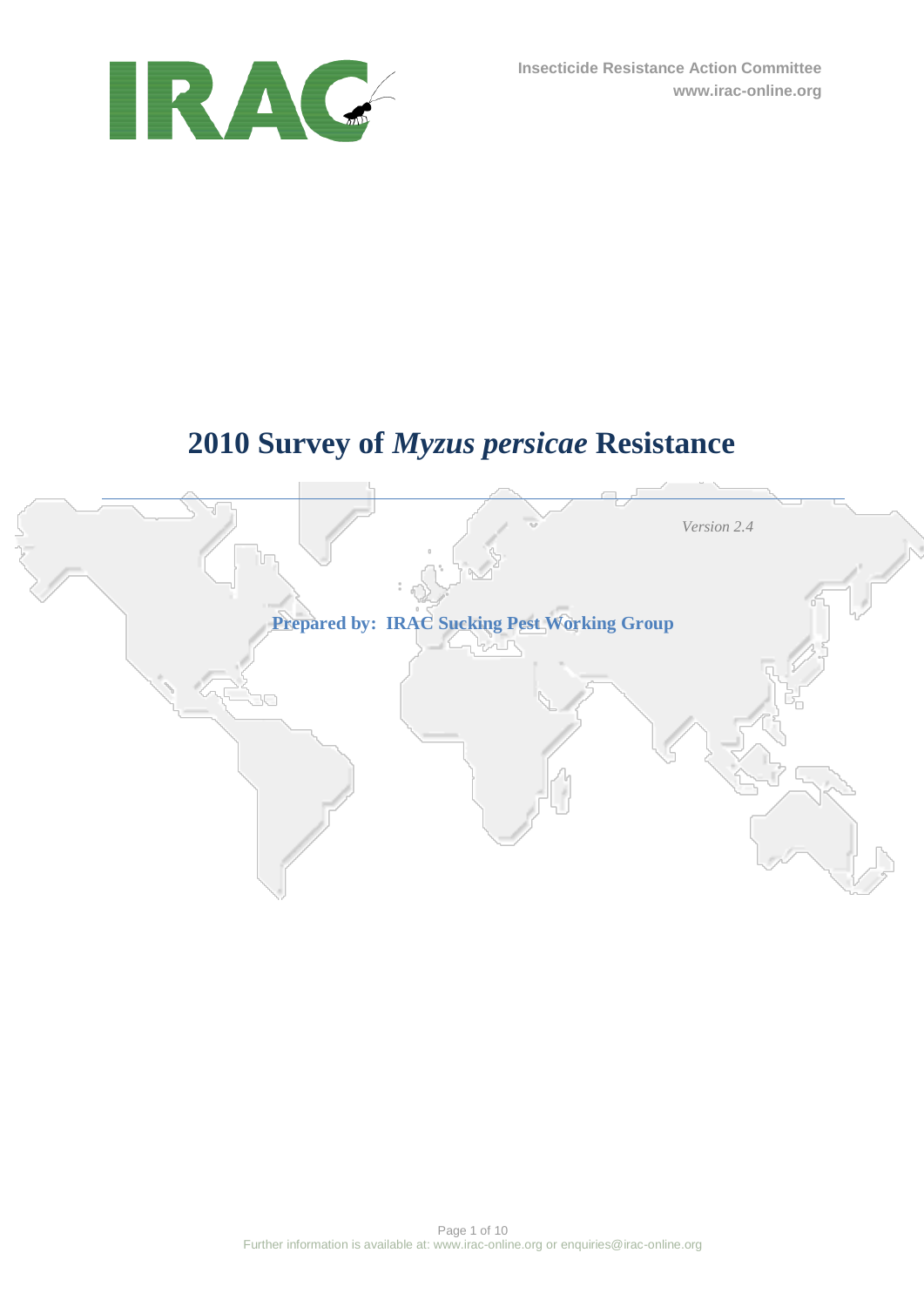February 2010

Dear Colleague,

The IRAC Sucking Pest Working Group has agreed as one of its strategic objectives to conduct a survey of the current global insecticide resistance status of Myzus persicae. This will give us an up to date snapshot of the pest, its sensitivity to various chemistries and will allow us to compile future guidelines on resistance management strategies.

In order for us to succeed, we are asking for your cooperation in helping us to collect the latest information on resistance of Myzus persicae in all relevant countries.

We have compiled an easy to complete questionnaire to monitor Myzus persicae resistance. The questionnaire covers local resistance issues as well as the regulatory status of the relevant products to control Myzus persicae in the country you are operating in.

We intend to publish the results of this questionnaire in a peer reviewed journal with all people who filled in the questionnaire listed as authors. Our intention is to also provide all those who complete the survey with an early version of the results and analysis from all the regions surveyed.

If you are responsible or have information relevant to more than one country, please use a separate questionnaire for each country.

Please return your completed questionnaires to the IRAC Sucking Pest WG Leader, Jonathan Henen (address details below) no later than the 31<sup>st</sup> March 2010.

Thank you in advance for your active participation and support.

Best regards,

Jonathan Henen IRAC Sucking Pest WG Leader jonathan.henen@ma-industries.com Makhteshim Agan Group P. O. Box 298 Ben Gurion Airport 70100 Israel

Disclaimer:

The information collected in this survey is only for the purpose of assessing the status of Myzus persicae resistance and resistance management strategies in Europe. It is understood that the information is provided without guarantees and is based on best knowledge at the time of submission.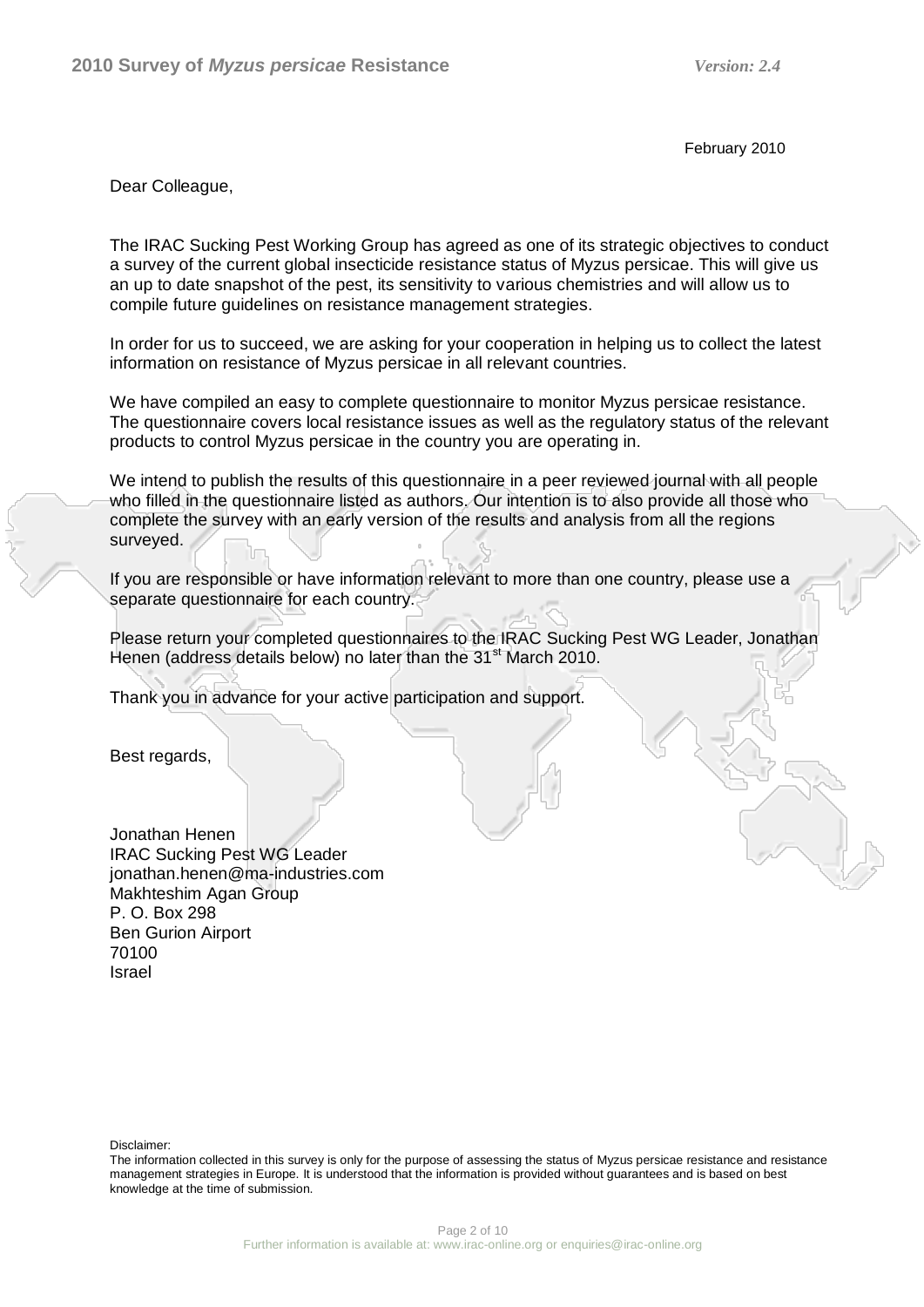$\overline{\phantom{a}}$ 

| Date: | Name:<br>E-mail:                                                                                            |        |  |
|-------|-------------------------------------------------------------------------------------------------------------|--------|--|
|       | Organisation:                                                                                               |        |  |
|       | <b>Basic field data of your country</b>                                                                     |        |  |
| 1.    | Country                                                                                                     |        |  |
| 2.    | Planted area of stone fruit:                                                                                | ……… ha |  |
| 3.    | Area treated against Myzus persicae on stone fruit:                                                         | ……… ha |  |
| 4.    | Please indicate the 3 stone fruit crops most heavily treated against Myzus                                  |        |  |
|       |                                                                                                             |        |  |
| 5.    | Recommended economic threshold of infestation in stone fruit                                                |        |  |
| 6.    | Mean + maximum number of treatments                                                                         |        |  |
| 7.    | Planted area of vegetables:<br>(for other field crops, note information in sections III, VI and Appendix I) | ……… ha |  |
| 8.    | Area treated against Myzus persicae on vegetables:                                                          | . ha   |  |
| 9.    | Please indicate the 3 vegetable crops most heavily treated against Myzus<br>persicae:                       |        |  |
| 10.   | Recommended economic threshold of infestation in vegetables                                                 |        |  |
| 11.   | Mean + maximum number of treatments                                                                         |        |  |

### **I. Resistance aspects**

1. Resistance situation of products used in the region

# **Please fill in the table in Appendix 1 (unless no resistance is reported)**

- 2. Are the following groups aware of resistance in *Myzus persicae*? Are they doing anything about *Myzus* resistance? If yes, what are they doing?
	- a) Growers:

…………………………………………………………………………………………. …………………………………………………………………………………………. ………………………………………………………………………………………….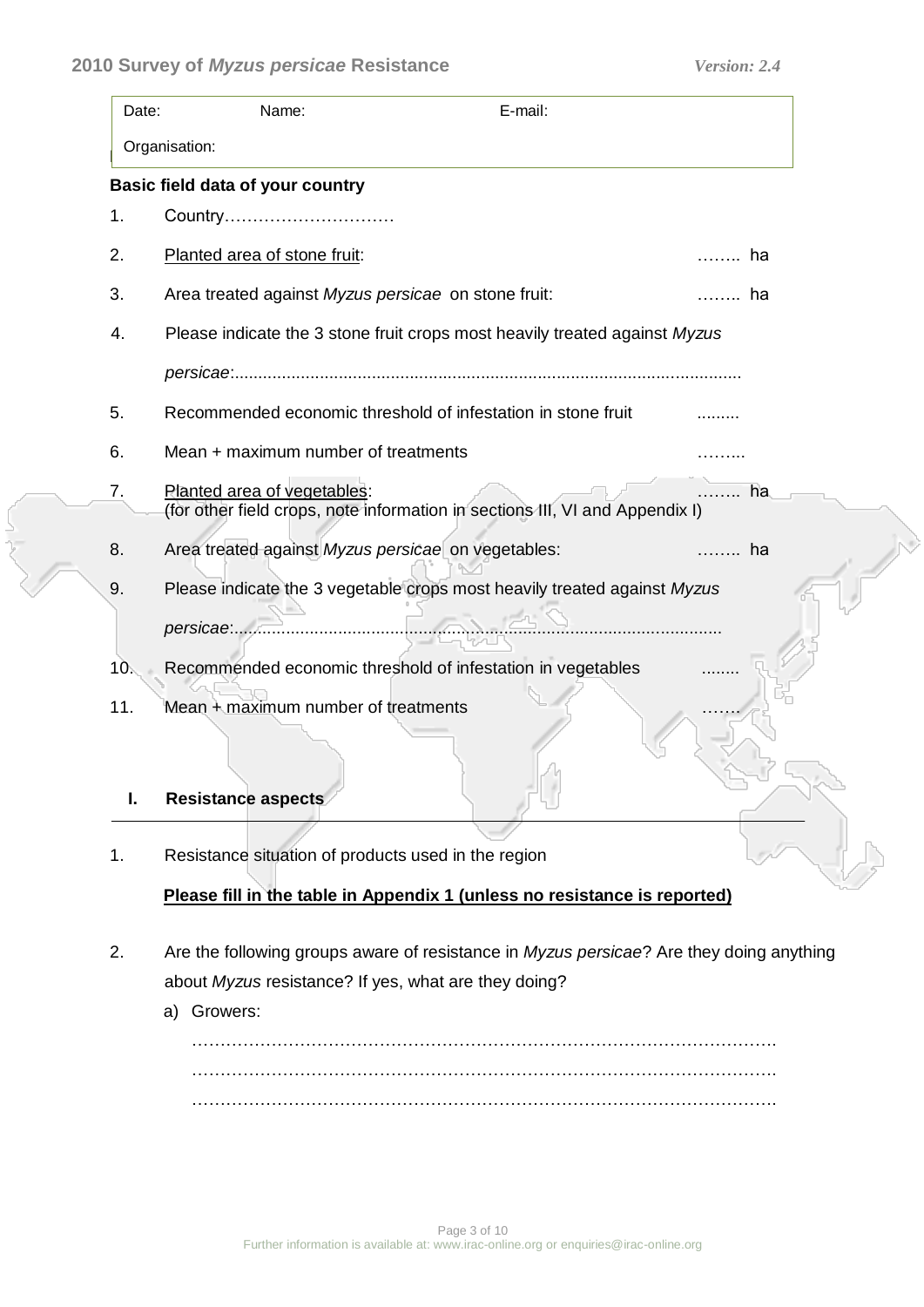b) Distributors (Insecticide Dealers):  $\mathcal{L}^{\text{max}}$  $\mathcal{L}^{(n)}$ …………………………………………………………………………………………. c) Industry (Crop Protection Industry):  $\mathcal{L}^{\text{max}}$ ………………………………………………………………………………………….  $\mathcal{L}^{\text{max}}$ …………………………………………………………………………………………. d) Officials (Regulatory, Scientific, Advisory community): ………………………………………………………………………………………….  $\mathcal{L}^{(n)}$ …………………………………………………………………………………………. ………………………………………………………………………………………….

# **II. Toolbox of Products / Compounds in the country**

1. Products / Compounds currently registered for *Myzus persicae* control in your country per chemical class:

| <b>Compound</b> | <b>Chemical class</b><br>(IRAC MoA<br>Group) | <b>Application method</b><br>(Seed, Soil, or Foliar) | <b>Comments</b> |  |
|-----------------|----------------------------------------------|------------------------------------------------------|-----------------|--|
|                 |                                              |                                                      |                 |  |
|                 |                                              |                                                      |                 |  |
|                 |                                              |                                                      |                 |  |
|                 |                                              |                                                      |                 |  |
|                 |                                              |                                                      |                 |  |
|                 |                                              |                                                      |                 |  |
|                 |                                              |                                                      |                 |  |
|                 |                                              |                                                      |                 |  |
|                 |                                              |                                                      |                 |  |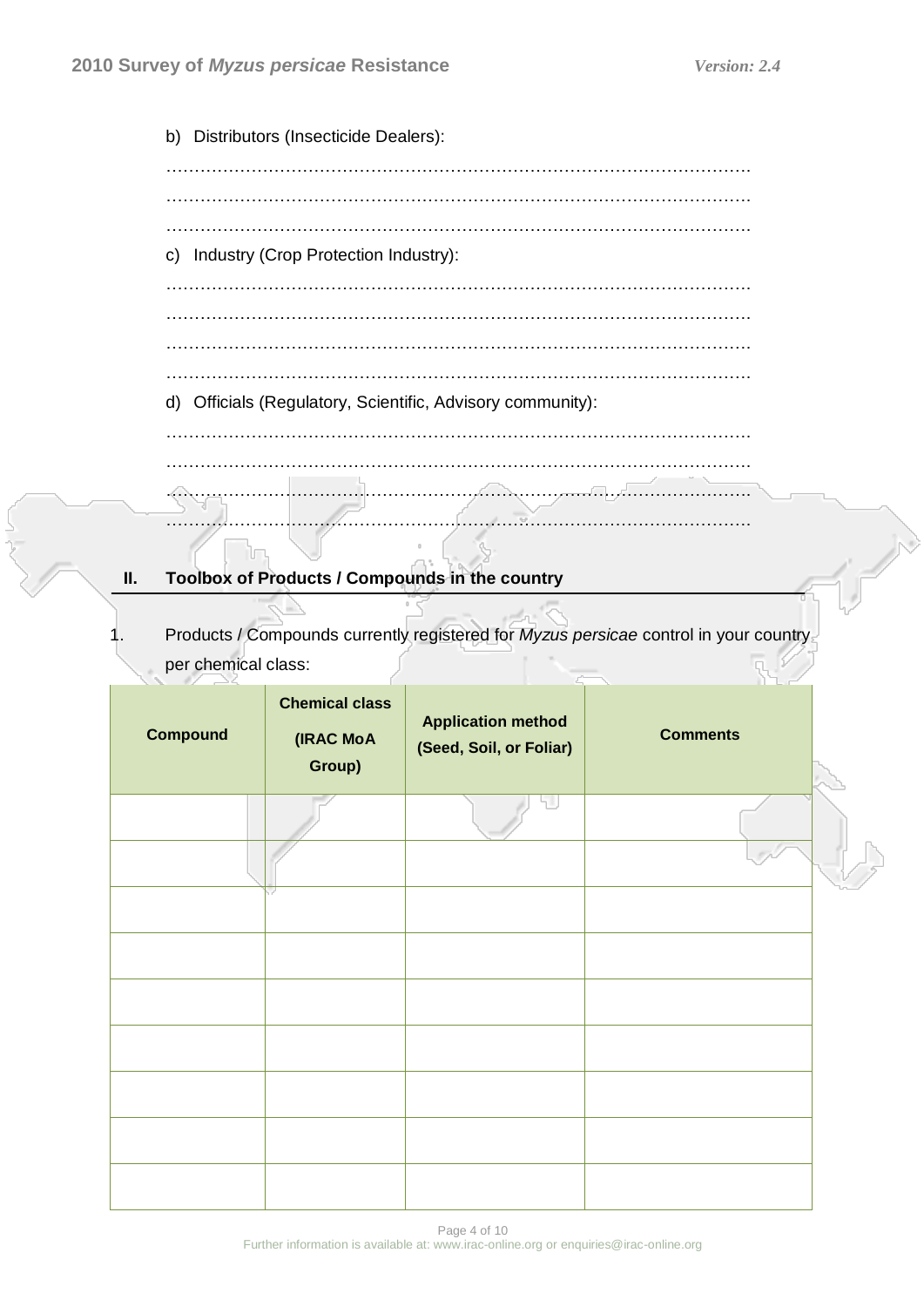2. Compounds **expected to disappear** (next five years) in your country/region due to regulatory issues:

| <b>Compound</b> | <b>Chemical class</b><br><b>Application method</b><br>(IRAC MoA<br>(Seed, Soil, Foliar)<br>Group) |  | <b>Reason for disappearance</b><br>and year |
|-----------------|---------------------------------------------------------------------------------------------------|--|---------------------------------------------|
|                 |                                                                                                   |  |                                             |
|                 |                                                                                                   |  |                                             |
|                 |                                                                                                   |  |                                             |
|                 |                                                                                                   |  |                                             |
|                 |                                                                                                   |  |                                             |
|                 |                                                                                                   |  |                                             |

3. New products or techniques **expected to appear** on the market (in the next 5 years)

| <b>Compound</b> | <b>Chemical class</b><br>(IRAC MoA<br>Group) | <b>Application method</b><br>(Seed, Soil, Foliar) | <b>Comments</b> |
|-----------------|----------------------------------------------|---------------------------------------------------|-----------------|
|                 |                                              |                                                   |                 |
|                 |                                              |                                                   |                 |
|                 |                                              |                                                   |                 |
|                 |                                              |                                                   |                 |
|                 |                                              |                                                   |                 |
|                 |                                              |                                                   |                 |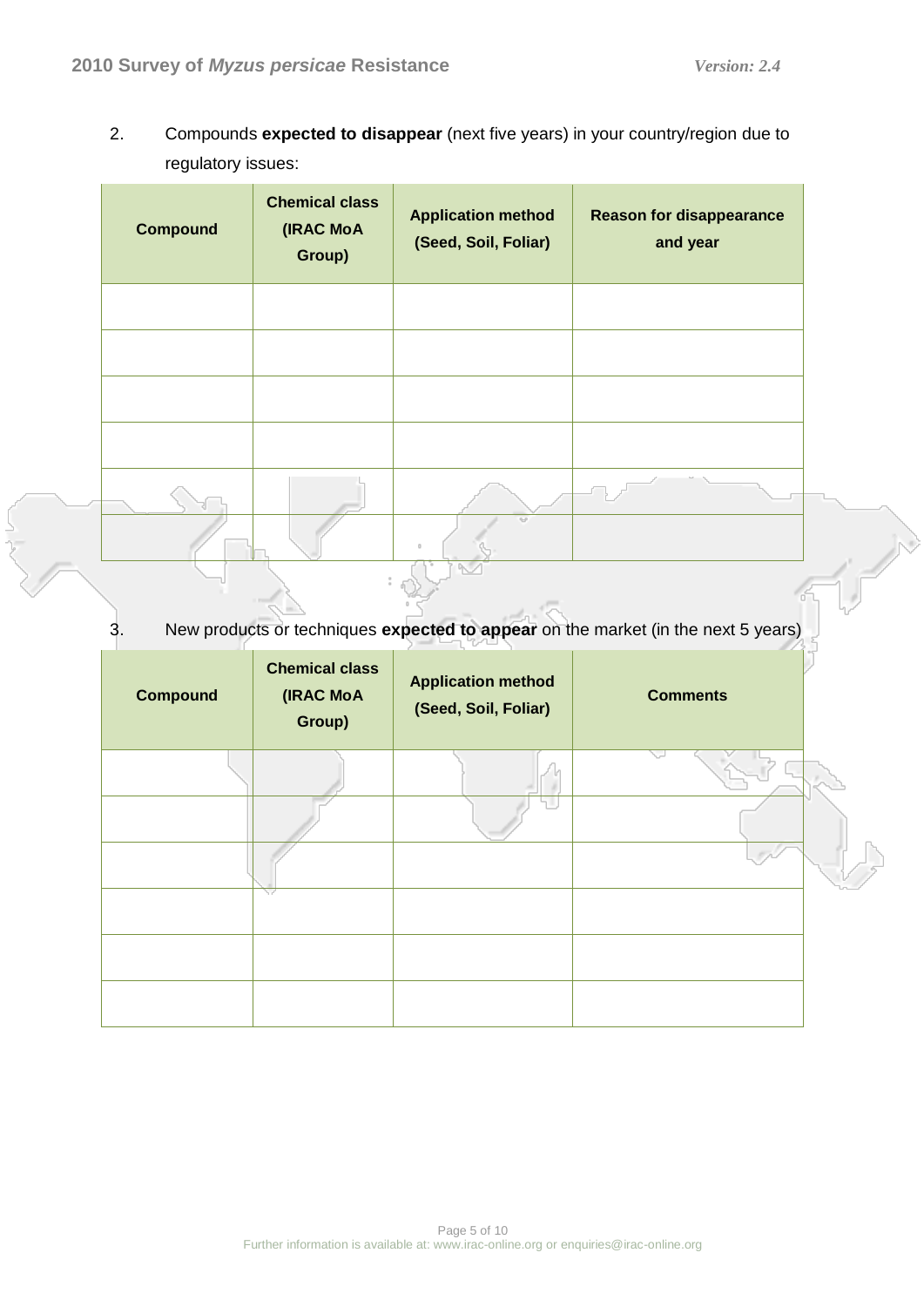18

#### Ш. Farmers Spraying Programs and resistance management practices

Describe how farmers deal with Myzus persicae in selected crops: (Give examples of programs describing product choice, spray timing and interval, alternations, mixtures, tank-mixtures, soil or foliar, preventative or curative, knockdown or systemic, etc. Indicate if the program works or if control is unsatisfactory)

| .                     |   |
|-----------------------|---|
|                       |   |
| <b>SEP</b><br>.       |   |
| a shekara<br>m.       |   |
| $\mathbb{R}^n$<br>$-$ |   |
|                       |   |
| $\cdots$<br>.         |   |
|                       |   |
|                       | . |
|                       | . |
|                       |   |
|                       |   |
|                       |   |
|                       |   |
|                       |   |
|                       |   |
|                       |   |
|                       |   |
|                       |   |
| .                     |   |
|                       |   |
|                       |   |
|                       |   |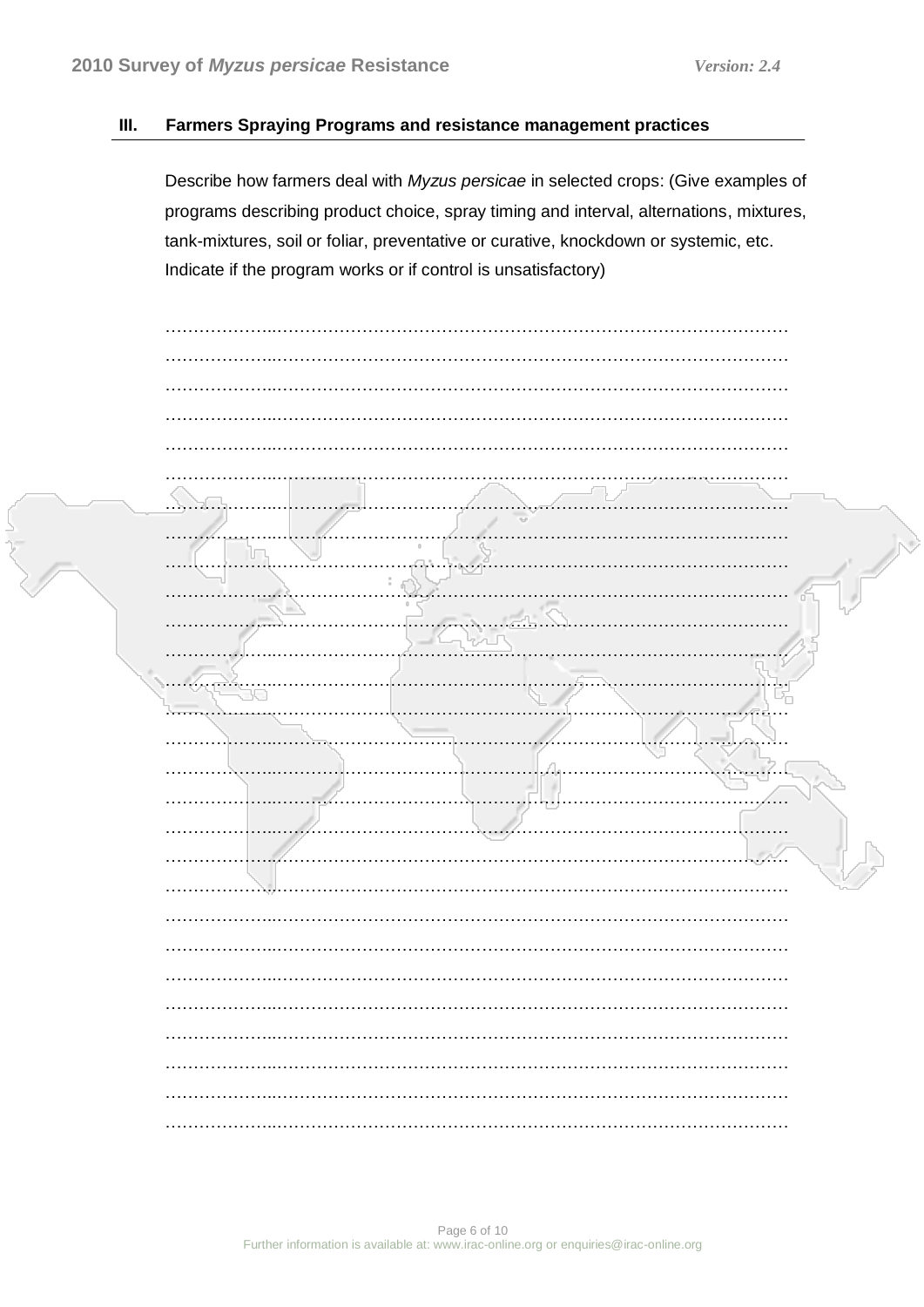i<br>T

*Please fill in the table below informing of the incidence level (high, medium, low) of Myzus periscae split on growth stages and the active ingredients used to control Myzus persicae.* 

| <b>Stone fruit</b>                                                                  |                     |                            |                  |                          |                     |                  |
|-------------------------------------------------------------------------------------|---------------------|----------------------------|------------------|--------------------------|---------------------|------------------|
| <b>Stage:</b>                                                                       | <b>Dormant</b>      | <b>Budburst</b>            | <b>Flowering</b> | <b>Young fruits</b>      | <b>Fruit growth</b> | <b>Harvest</b>   |
| Days:                                                                               | $\overline{0}$      | $3-10$                     | $10-30$          | 30-50                    | 50-120              | 120-150          |
| <b>BBCH:</b>                                                                        | 00-03               | 07-07                      | 51-69            | 71-79                    | 81-89               | 91-99            |
| <b>Peach-Potato Aphid</b><br>Myzus persicae<br><b>Incidence level - Stone fruit</b> |                     |                            |                  |                          |                     |                  |
| <b>Products used</b><br>(active ingredients)                                        |                     |                            |                  |                          |                     |                  |
|                                                                                     |                     |                            |                  |                          |                     |                  |
| Peppers, other<br>vegetables                                                        |                     |                            |                  |                          |                     |                  |
| <b>Stage:</b>                                                                       | <b>Nursery</b>      | <b>Leaves &amp; Shoots</b> | Flowering        | <b>Fruit Development</b> | <b>Ripening</b>     | <b>Harvest</b>   |
| Days:                                                                               | $0 - 20$<br>$00-13$ | 20-50<br>13-49             | 50-70<br>50-70   | 70-90<br>71-79           | 90-100<br>81-89     | 100-120<br>90-99 |
| <b>BBCH:</b>                                                                        |                     |                            |                  |                          |                     |                  |
| <b>Peach-Potato Aphid</b><br>Myzus persicae<br><b>Incidence level Peppers</b>       |                     |                            |                  |                          |                     |                  |
| <b>Products used</b>                                                                |                     |                            |                  |                          |                     |                  |
| (active ingredients)                                                                |                     |                            |                  |                          |                     |                  |
|                                                                                     |                     |                            |                  |                          |                     |                  |
| <b>Other Crop:</b>                                                                  |                     |                            |                  |                          |                     |                  |
| <b>Peach-Potato Aphid</b><br>Myzus persicae<br><b>Incidence level -</b>             |                     |                            |                  |                          |                     |                  |
| <b>Products used</b>                                                                |                     |                            |                  |                          |                     |                  |
| (active ingredients)                                                                |                     |                            |                  |                          |                     |                  |
|                                                                                     |                     |                            |                  |                          |                     |                  |
| <b>Other Crop:</b>                                                                  |                     |                            |                  |                          |                     |                  |
| <b>Peach-Potato Aphid</b><br>Myzus persicae<br><b>Incidence level -</b>             |                     |                            |                  |                          |                     |                  |
| <b>Products used</b><br>(active ingredients)                                        |                     |                            |                  |                          |                     |                  |
|                                                                                     |                     |                            |                  |                          |                     |                  |
|                                                                                     |                     |                            |                  |                          |                     |                  |
| <b>Stage:</b>                                                                       | <b>Seedbed</b>      | <b>Leaves &amp; Shoots</b> | <b>Flowering</b> | <b>Fruit Development</b> | <b>Ripening</b>     | <b>Harvest</b>   |
| <b>Other</b><br><b>Days</b><br><b>Crops</b><br><b>BBCH:</b>                         |                     |                            |                  |                          |                     |                  |
| <b>Peach-Potato Aphid</b><br>Myzus persicae<br><b>Incidence level -</b>             |                     |                            |                  |                          |                     |                  |
| <b>Products used</b><br>(active ingredients)                                        |                     |                            |                  |                          |                     |                  |
|                                                                                     |                     |                            |                  |                          |                     |                  |
| <b>Peach-Potato Aphid</b><br>Myzus persicae<br>Incidence level -                    |                     |                            |                  |                          |                     |                  |
| <b>Products used</b>                                                                |                     |                            |                  |                          |                     |                  |
| (active ingredients)                                                                |                     |                            |                  |                          |                     |                  |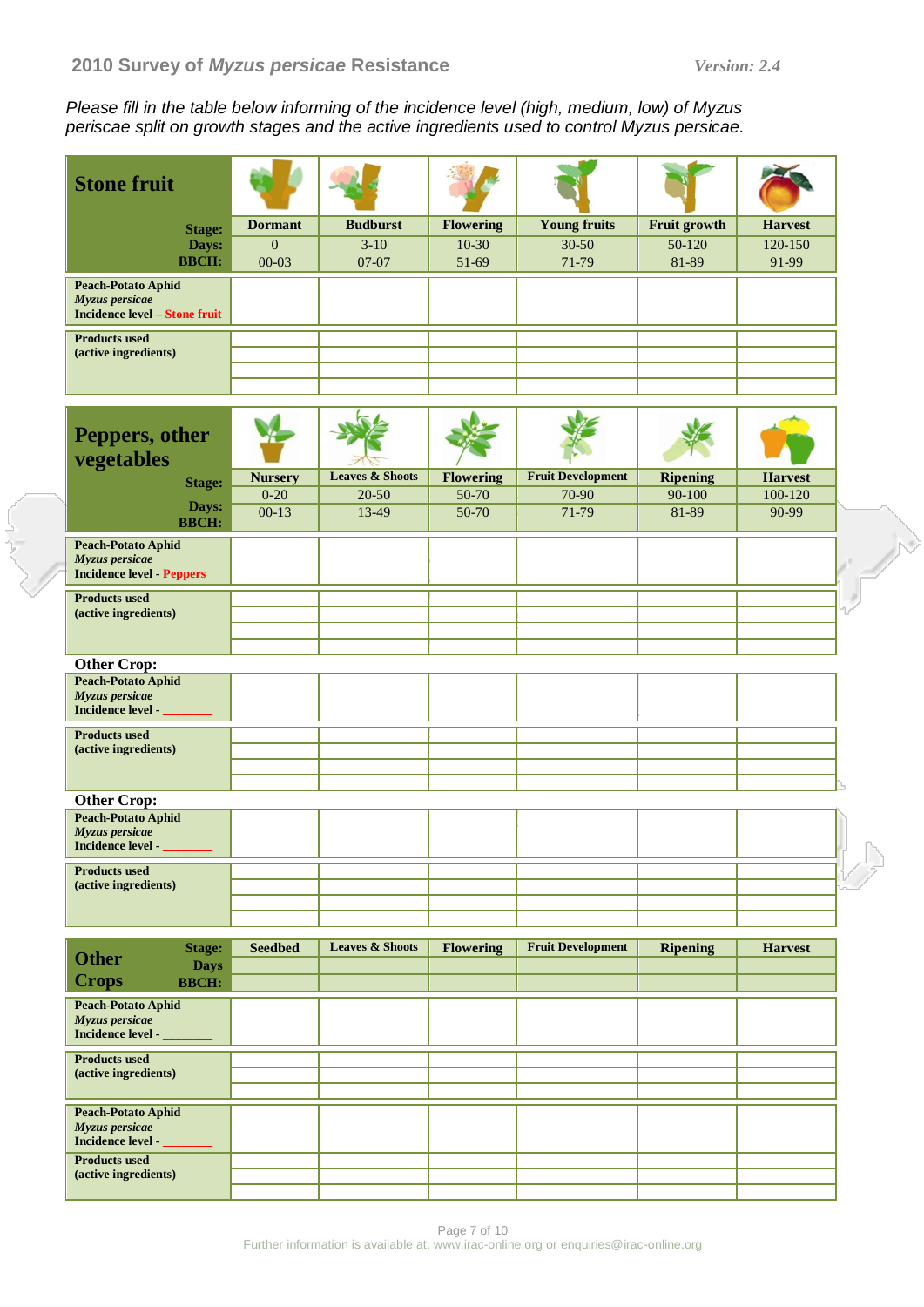………………..………………………………………………………………………………

#### *Myzus persicae* **Resistance Management - Projects or Activities**

Are there any planned or ongoing projects or activities regarding Insecticide Resistance Management in your country? Please explain:

………………..……………………………………………………………………………… ………………..……………………………………………………………………………… ………………..……………………………………………………………………………… ………………..………………………………………………………………………………

### **IV. Interaction**

IRAC has produced a poster on Resistance Mechanisms in *Myzus persicae*, and also publishes methods for monitoring resistance in field populations. [http://www.irac](http://www.irac-online.org/)[online.org](http://www.irac-online.org/) What do you expect from IRAC and the Industry respectively for future actions, programs or promotions:

# ………………..……………………………………………………………………………… ………………..……………………………………………………………………………… ………………..……………………………………………………………………………… ………………..………………………………………………………………………………

### **V. Local experts and Publications on** *Myzus persicae* **resistance**

Please name any prominent experts working on *Myzus persicae* resistance and list local publications on resistance (if available).

………………..……………………………………………………………………………… ………………..……………………………………………………………………………… ………………..……………………………………………………………………………… ………………..………………………………………………………………………………

### **VI. Other Comments**

………………..……………………………………………………………………………… ………………..……………………………………………………………………………… ………………..……………………………………………………………………………… ………………..………………………………………………………………………………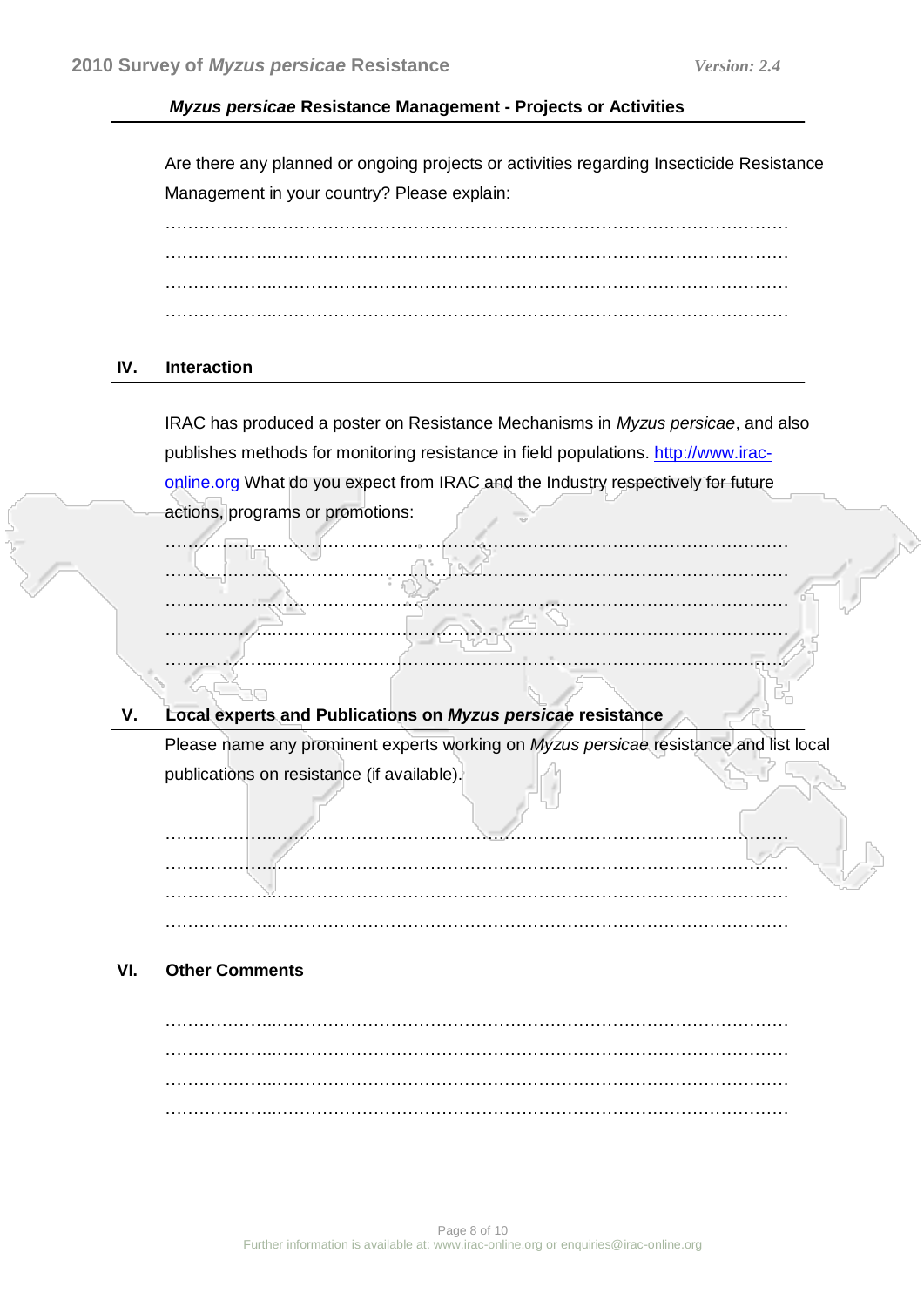

# **APPENDIX 1**

### **Resistance against** *Myzus persicae* **STATUS 2009 – Stone fruit**

**Contractor** 

Country / Region: \_\_\_\_\_\_\_\_\_\_\_\_\_\_\_\_\_\_\_\_\_\_\_

|                                      |      |                                                   | Area affected by resistance in % of treated area       |                                                 | Year of                                       | Registered<br>dose either: |             |                        | <b>Resistance detection</b> |                                    |
|--------------------------------------|------|---------------------------------------------------|--------------------------------------------------------|-------------------------------------------------|-----------------------------------------------|----------------------------|-------------|------------------------|-----------------------------|------------------------------------|
| Product<br>affected by<br>resistance | Crop | high<br>resistance<br>(product is<br>ineffective) | mid resistance<br>(performance<br>not<br>satisfactory) | low<br>resistance<br>(performance<br>decreased) | first<br>detection<br><b>of</b><br>resistance | G ai<br>/hl                | G ai<br>/ha | Laboratory<br>bioassay | Field<br>observation        | Study,<br>authors, if<br>published |
|                                      |      |                                                   |                                                        |                                                 |                                               |                            |             |                        |                             |                                    |
|                                      |      |                                                   |                                                        |                                                 |                                               |                            |             |                        |                             |                                    |
|                                      |      |                                                   |                                                        |                                                 |                                               |                            |             |                        |                             |                                    |
|                                      |      |                                                   | - -                                                    |                                                 |                                               |                            |             |                        |                             |                                    |
|                                      |      |                                                   |                                                        | $\sim$                                          | $\sim$                                        |                            |             |                        |                             |                                    |
|                                      |      |                                                   |                                                        |                                                 |                                               |                            |             |                        |                             |                                    |
|                                      |      |                                                   |                                                        |                                                 |                                               |                            |             |                        |                             |                                    |
|                                      |      |                                                   |                                                        |                                                 |                                               |                            |             |                        |                             |                                    |
|                                      |      |                                                   |                                                        |                                                 |                                               |                            |             |                        |                             |                                    |
|                                      |      |                                                   |                                                        |                                                 |                                               |                            |             |                        |                             |                                    |
|                                      |      |                                                   |                                                        |                                                 |                                               |                            |             |                        |                             |                                    |
|                                      |      |                                                   |                                                        |                                                 |                                               |                            |             |                        |                             |                                    |
|                                      |      |                                                   |                                                        |                                                 |                                               |                            |             |                        |                             |                                    |